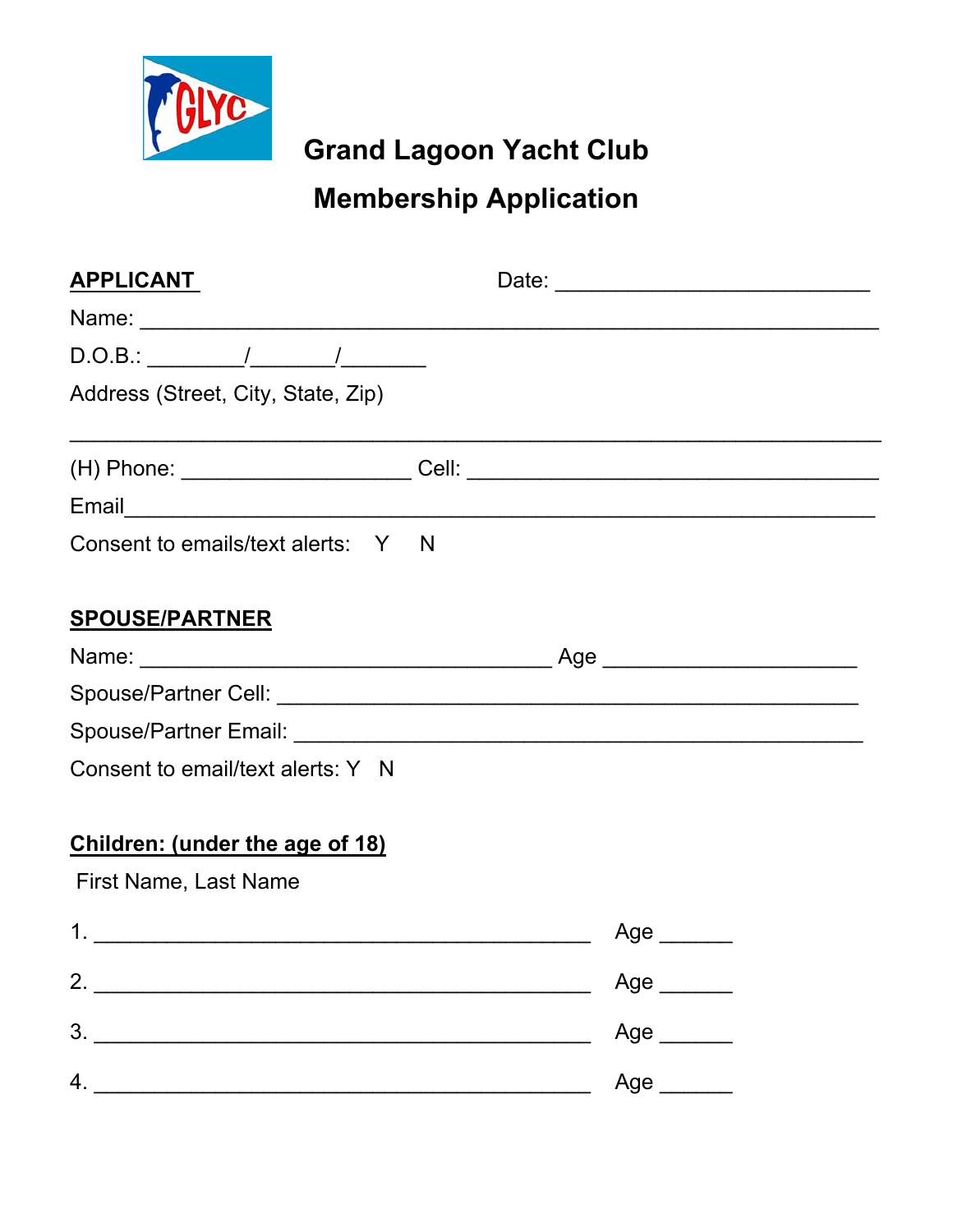## **EMPLOYMENT**

| Nature of Business: _______________________________Position: ___________________                                                 |       |  |  |  |
|----------------------------------------------------------------------------------------------------------------------------------|-------|--|--|--|
| # of years _______                                                                                                               |       |  |  |  |
| Nature of Business: ______________________________Position: ____________________<br># of years $\frac{1}{\sqrt{1-\frac{1}{2}}}\$ |       |  |  |  |
| Areas of Expertise (Circle Member/Spouse/Partner):                                                                               |       |  |  |  |
| $\Box$ Accountant/Finance/Investments – M / S / P                                                                                |       |  |  |  |
| $\Box$ Advertising/Marketing – M / S / P                                                                                         |       |  |  |  |
| □Architect/ General Contractor/ Interior Design- M / S / P                                                                       |       |  |  |  |
| $\Box$ Attorney – M / S / P                                                                                                      |       |  |  |  |
| □Board/Committee Service (HOA, PTA, City, etc.)-M / S / P                                                                        |       |  |  |  |
| □ Communications/ Technology/ Social Media – M / S / P                                                                           |       |  |  |  |
| $\Box$ Development/Fundraising/Sponsorship – M / S / P                                                                           |       |  |  |  |
| $\Box$ Event Coordinator/Planning – M / S / P                                                                                    |       |  |  |  |
| $\Box$ Engineering – M / S / P                                                                                                   |       |  |  |  |
| □ Govt. Affairs/City Official – M / S / P                                                                                        |       |  |  |  |
| □Real Estate/Commercial - M / S / P                                                                                              |       |  |  |  |
| $\Box$ Videographer/Photographer – M / S / P                                                                                     |       |  |  |  |
|                                                                                                                                  | M/S/P |  |  |  |
| Other Organizations, Clubs, or Committee Affiliations:                                                                           |       |  |  |  |

\_\_\_\_\_\_\_\_\_\_\_\_\_\_\_\_\_\_\_\_\_\_\_\_\_\_\_\_\_\_\_\_\_\_\_\_\_\_\_\_\_\_\_\_\_\_\_\_\_\_ M / S / P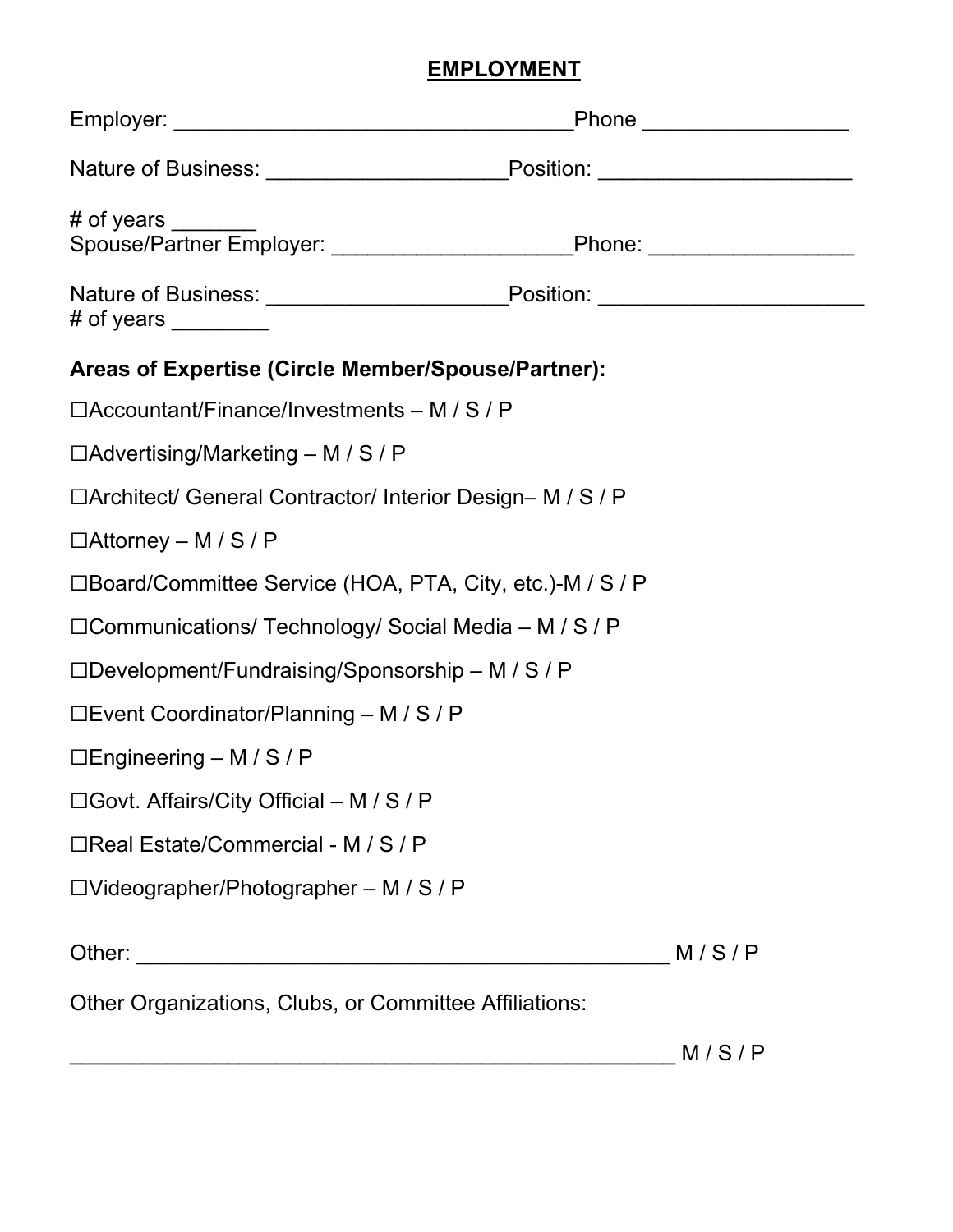## **BOAT INFORMATION**

|                                     | Ramp Use ______________Dry Slip _____________Wet Slip _______                                                                                                                                                                  |  |                 |  |
|-------------------------------------|--------------------------------------------------------------------------------------------------------------------------------------------------------------------------------------------------------------------------------|--|-----------------|--|
|                                     |                                                                                                                                                                                                                                |  |                 |  |
| <b>CLUB OFFICE RECORD / DATES:</b>  |                                                                                                                                                                                                                                |  |                 |  |
|                                     | <b>Application Received</b>                                                                                                                                                                                                    |  |                 |  |
|                                     | Membership Chairman Notified via E-mail                                                                                                                                                                                        |  |                 |  |
|                                     | <b>Application Reviewed by Membership Committee</b>                                                                                                                                                                            |  |                 |  |
| Interviewed by Membership Committee |                                                                                                                                                                                                                                |  |                 |  |
|                                     | <b>Board of Governors Approval</b>                                                                                                                                                                                             |  |                 |  |
|                                     | QUICKBOOKS # _____________________ORDER COUNTER                                                                                                                                                                                |  |                 |  |
|                                     | OC CUST LIST ____________________________ MAILCHIMP                                                                                                                                                                            |  |                 |  |
|                                     | MEM TRANSACTIONS ______________________MEM COUNT                                                                                                                                                                               |  |                 |  |
|                                     | MEM PACKET NAMES AND THE RESERVE TO A RESERVE THE RESERVE TO A REPORT OF THE RESERVE THAT A REPORT OF THE RESERVE THAT A REPORT OF THE RESERVE THAT A REPORT OF THE REPORT OF THE REPORT OF THE REPORT OF THE REPORT OF THE RE |  | <b>MEM CHIP</b> |  |